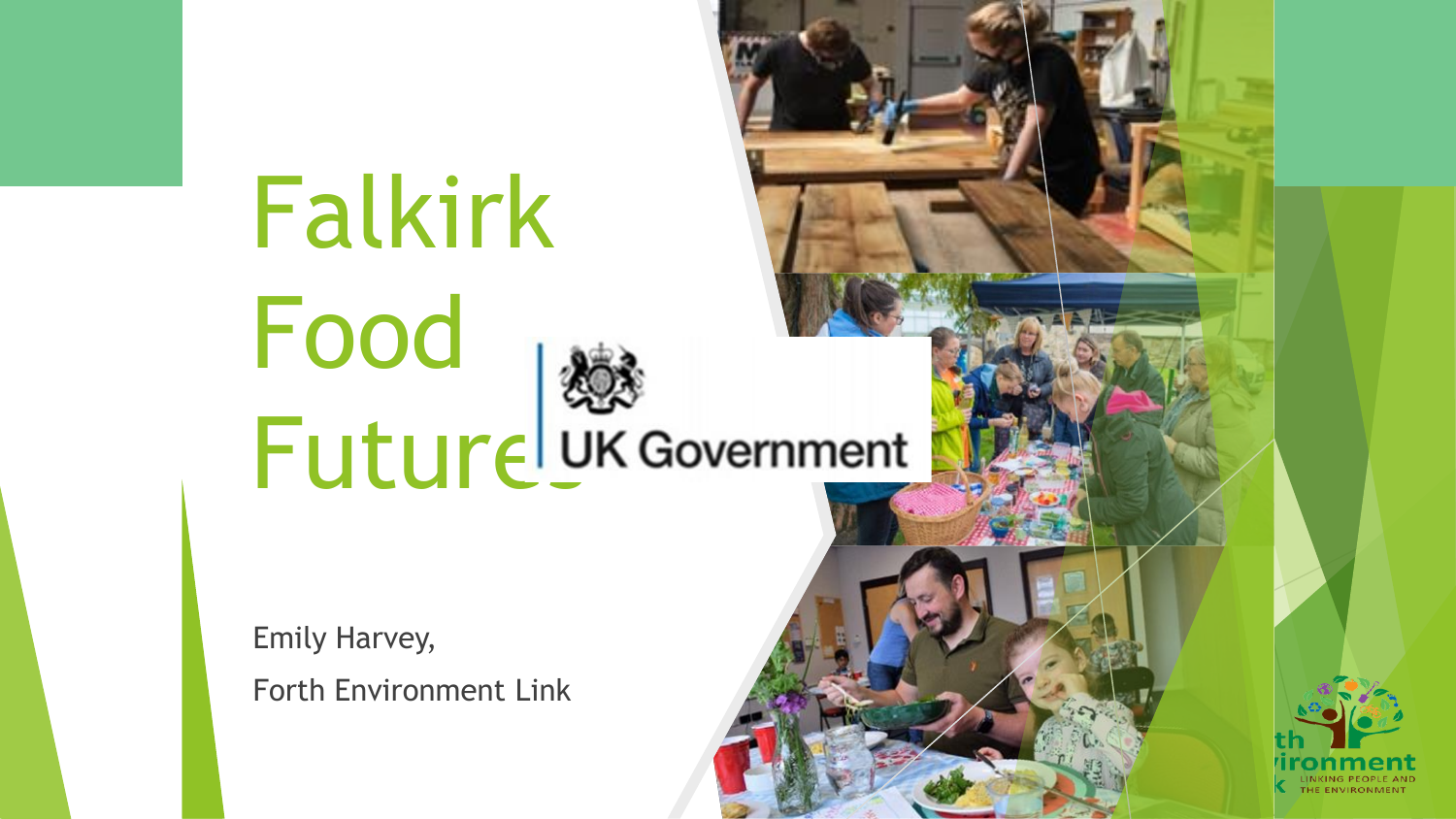# UK Government

Falkirk Food Futures is funded by the UK Government through the UK Community Renewal Fund.' The UK Community Renewal Fund is a UK Government programme for 2021/22. This aims to support people and communities most in need across the UK to pilot programmes and new approaches to prepare for the UK Shared Prosperity Fund. It invests in skills, community and place, local business, and supporting people into employment. For more information, visit https://www.gov.uk/government/publications/uk-community-renewal-

fund-prospectus



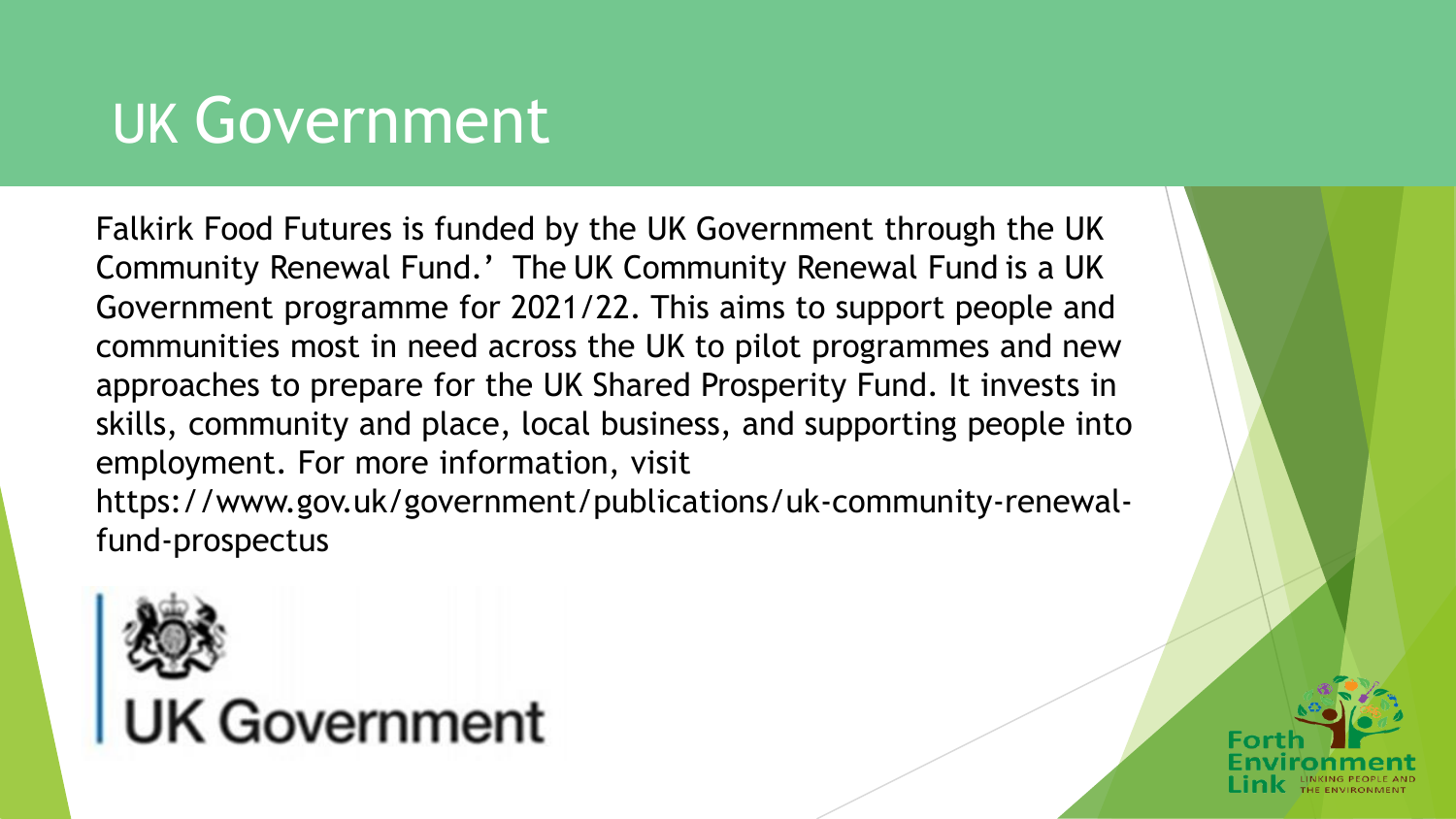### Content

- **Background**
- Programme Activity
- Programme Outcomes
- About Falkirk Food Futures Grant Fund
- **Dates**
- ▶ Other Funders

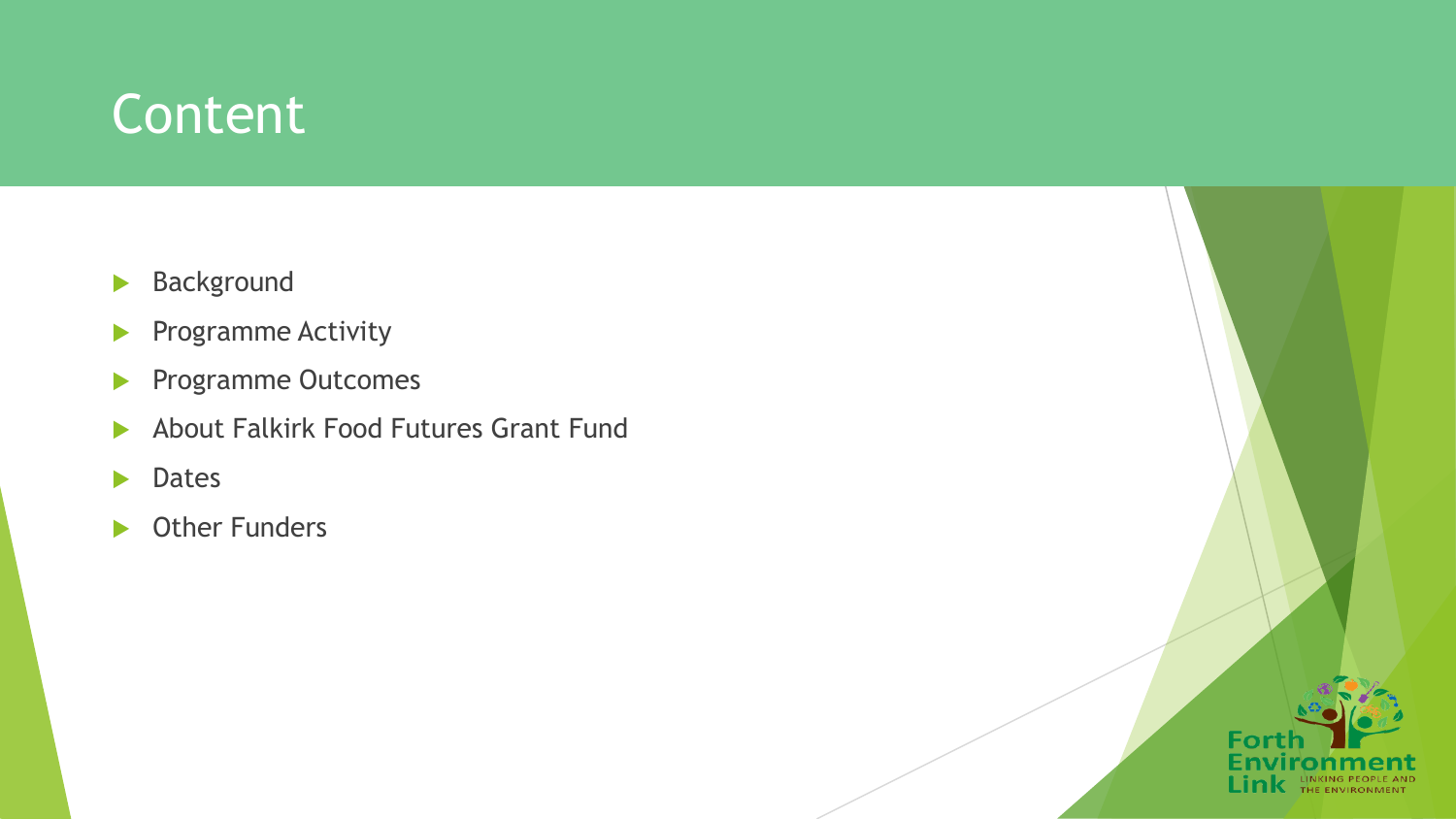# Falkirk Food Futures Partnership











**Falkirk Council** 

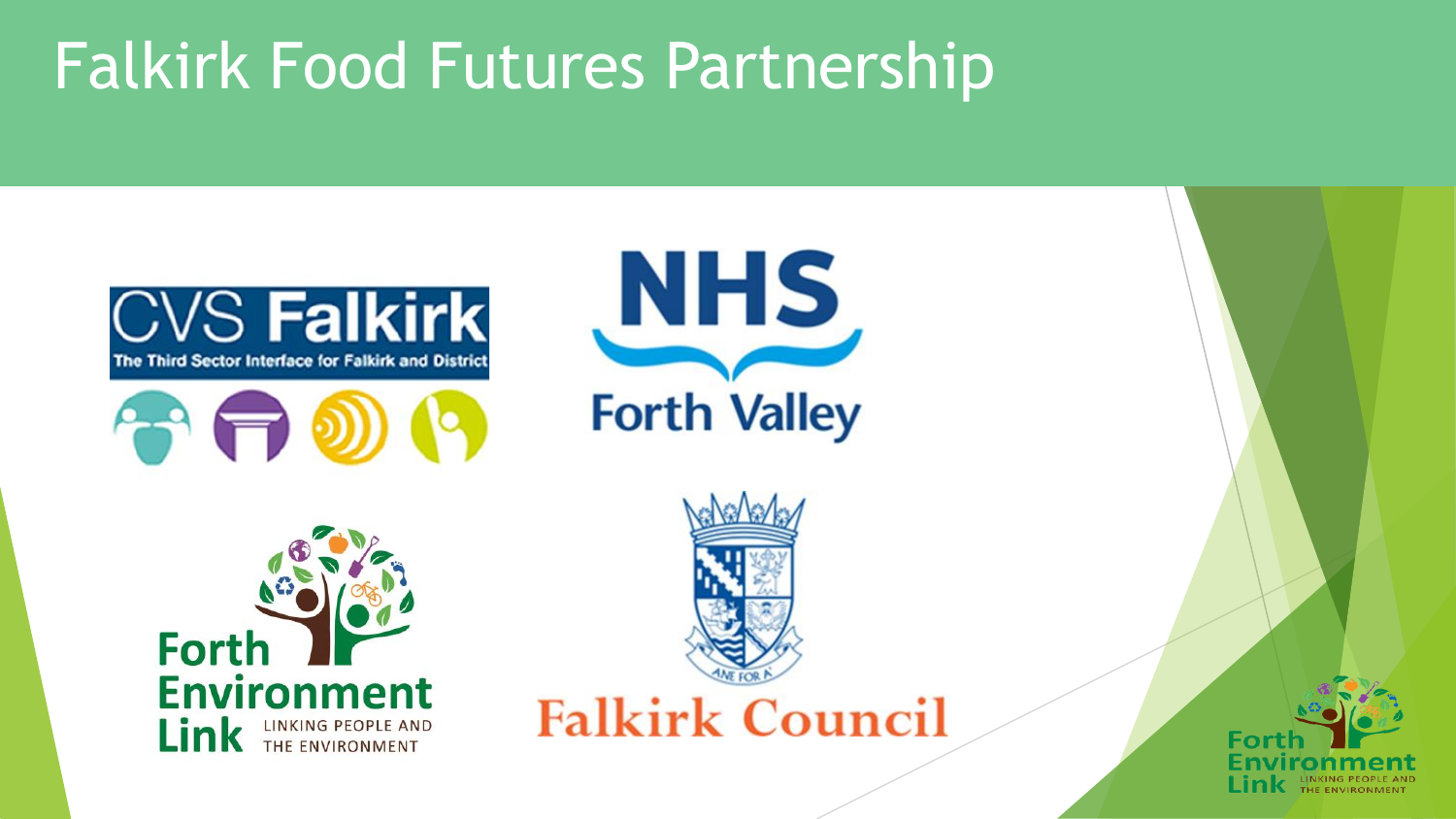# Background



Understanding sustainable and dignified solutions to food insecurity in **Forth Valley** A food system needs assessment

A final service with Land States malti-bigyolantuszt mag-airine filosof **REGISTER MAY** 

NHS Forth Valley [commissioned needs](https://nhsforthvalley.com/wp-content/uploads/2021/08/FV-Food-System-Needs-Assessment-FINAL-1-3.8.21-1.pdf)  assessment of access to dignified & sustainable food, post initial pandemic

FEL & partners developed Falkirk Food Futures as response to the recommendations within the report.

 Funded by Community Renewal Fund – UK Government

£534k

 Timeline Nov 2021 –June 2022

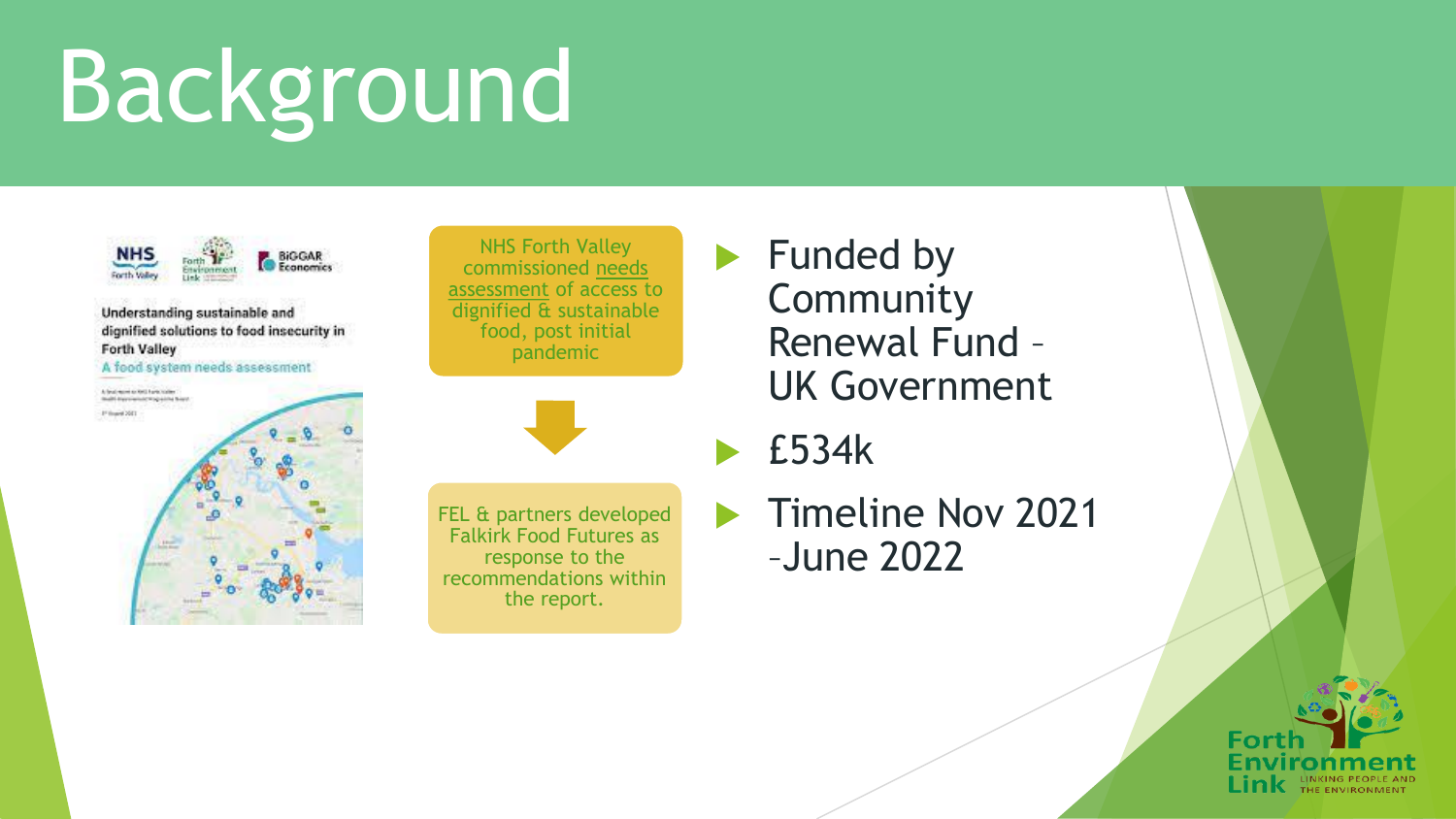#### **Falkirk Food Futures Activity**

Grants between 5k-£30k to support community food projects to get good food projects underway; and create new jobs in the food community sector

Education activities and events in Falkirk communities

Work with Falkirk community food networks to help increase skills sharing, advice and support

Digital skills inclusion and training courses, and carbon literacy courses

Workshops to learn about community use and reuse of land for urban agriculture

Encourage marginalised young people in Falkirk to engage with food programmes

Train marginalised young people become good food ambassadors throughout Falkirk

Partners work together so that Falkirk becomes a [Sustainable Food Place](https://www.sustainablefoodplaces.org/)

Provide links and support for Covid Emergency Food Volunteers, to access counselling and support services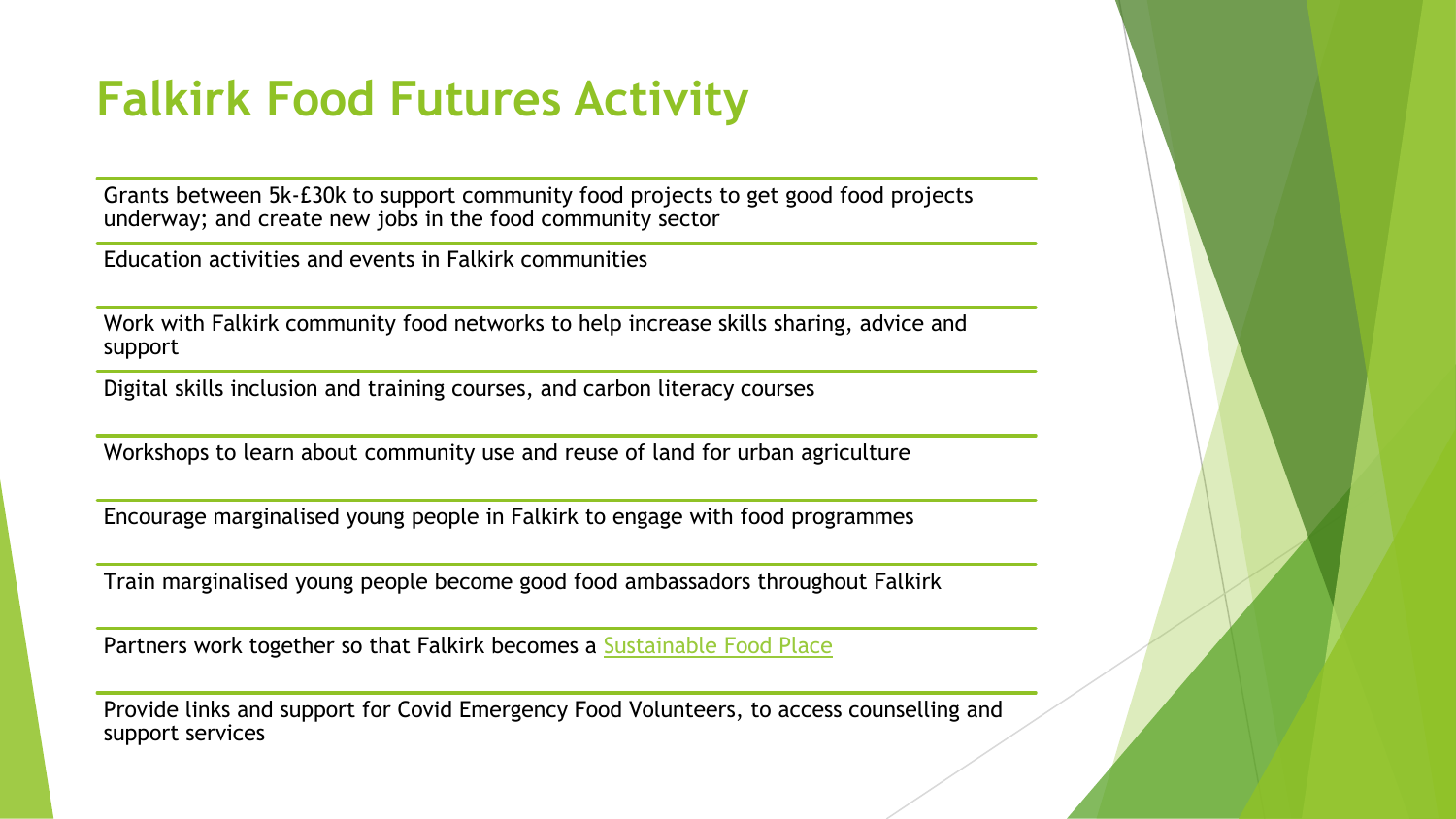## **Outcomes**

- 1. Improving dignified access to nutritious, sustainable, acceptable, affordable food
- 2. Build capacity and/or capability within their staff or volunteer teams
- 3. Improve health and wellbeing via improvements in our food system and food environment.
- 4. Provide opportunities for communities to cook, grow and eat together.
- 5. Increase availability and use of seasonal, locally grown and produced food
- 6. Support the local food economy
- 7. Redistribute acceptable surplus food (not just any food)
- 8. Reduce food waste
- 9. Improve access to and awareness of digital networks and platforms
- 10. Develop community reuse/climate hubs which promote net zero lifestyles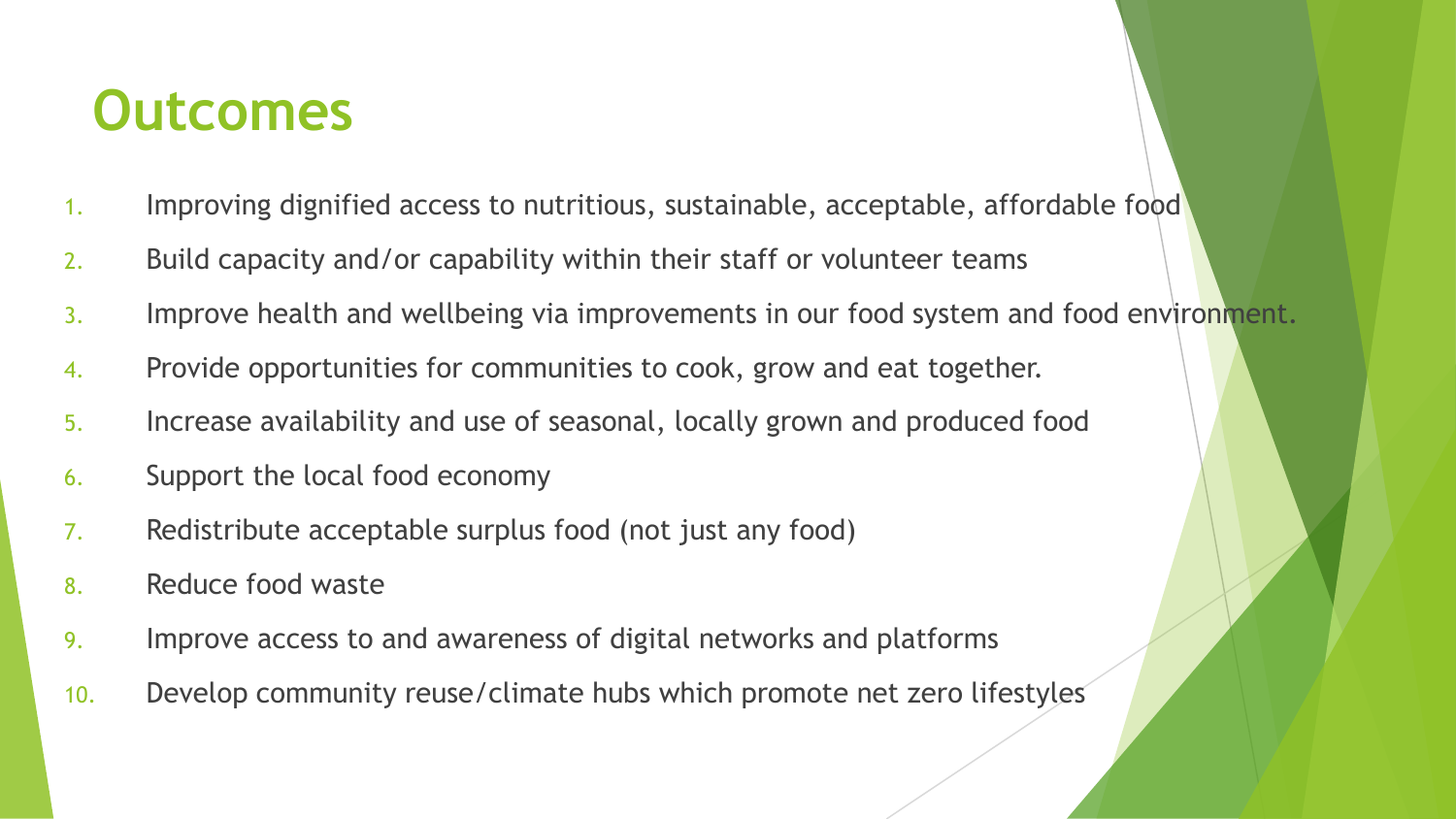# **Falkirk Food Futures Fund**

- Part of the wider Falkirk Food Futures Programme, which is funded by the UK Government, via the Community Renewal Fund
- Total Allocation of the Falkirk Food Futures Fund is £300,000.00
- Falkirk Food Futures Programme is managed by Forth Environment Link, and its core programme partners are Falkirk Council, NHS Forth Valley, CVS Falkirk and Forth Environment Link
- Programme finishes on June 30th <sup>2020</sup>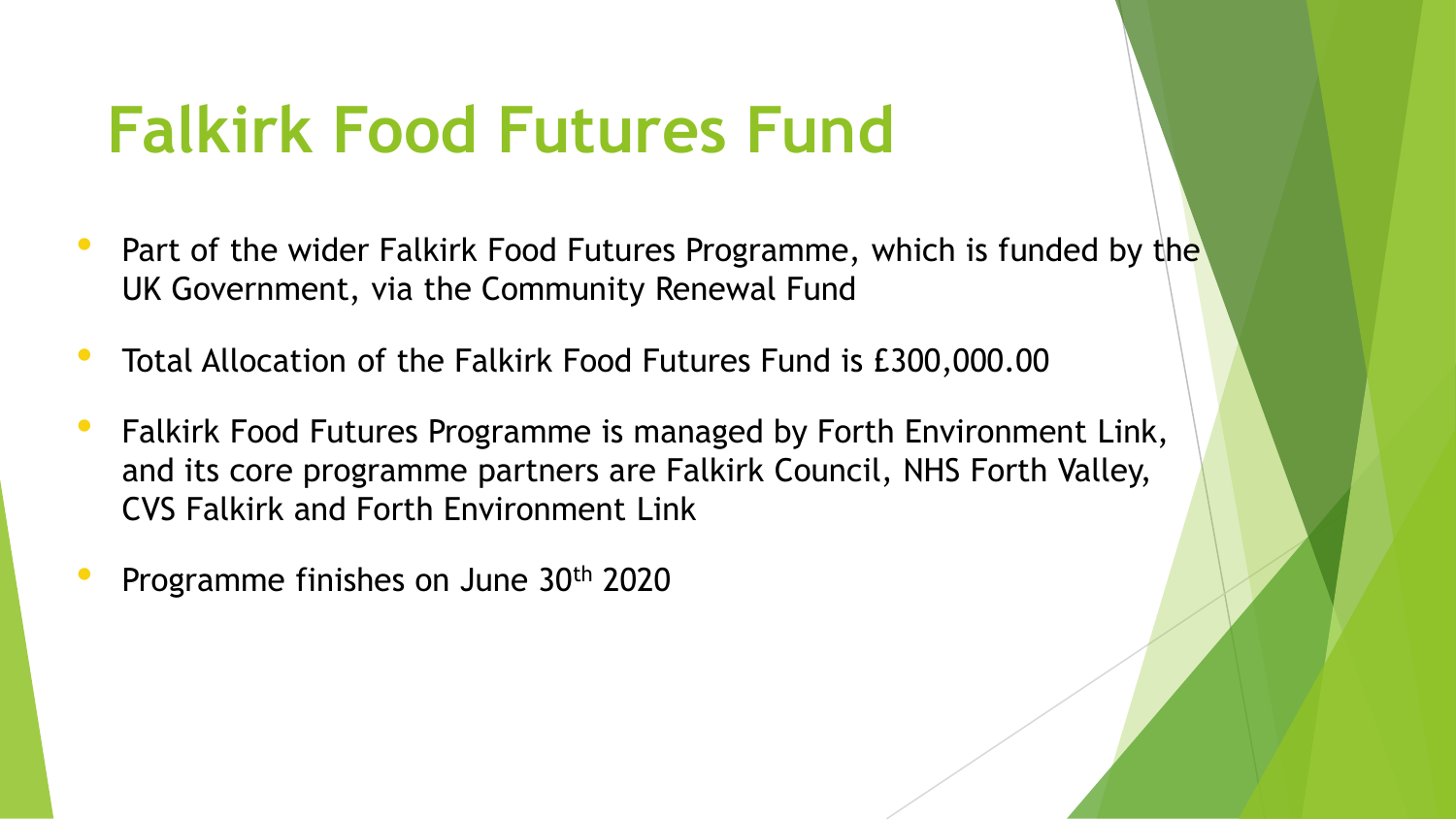# **Eligibility Criteria**

#### **Who can apply;**

- voluntary and community organisation
- constituted group or club
- registered charity
- Scottish charitable incorporated organisation (SCIO)
- not-for-profit company
- community interest company (CIC)
- Community Council
- Community Trust

**We also recognise that lots of new or small organisations whom were involved in supporting the emergency pandemic response. If you are one of these and not listed above, please get in touch with our team for a conversation about your application. Note we will considered funding projects from local authority, it would need to demonstrate partnership that is led by a community. Community organisations are the priority for the fund.**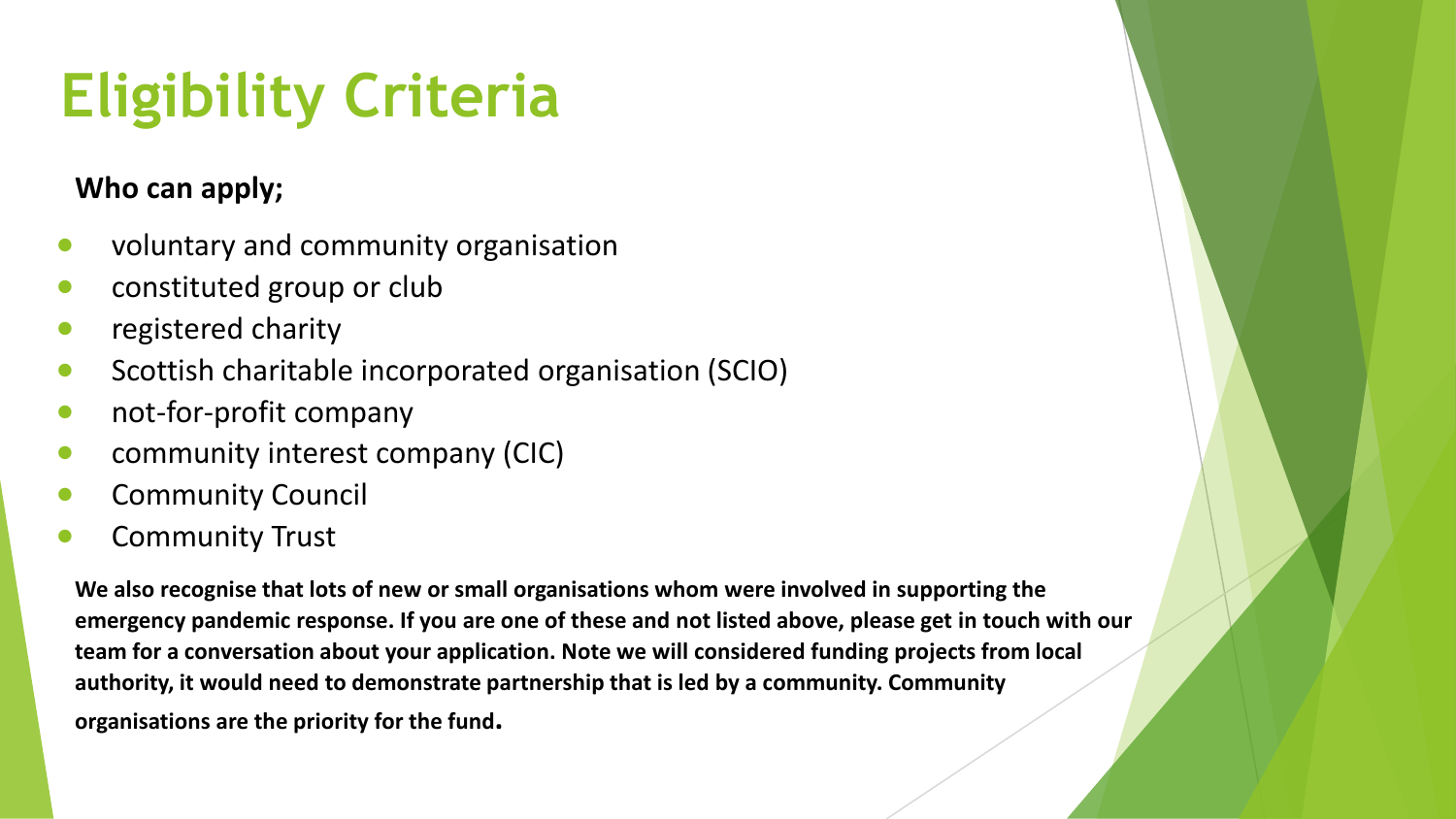## Eligibility Criteria

**Complete your project and project spending by 30th June 2022. This means you must be able to deliver your project activity, spent your funds and completed your project by no later than the 30th of June 2022.**

**For any projects with capital costs, that any permissions, leases, legal documents, planning permissions, licences, warrants are in place.**

**Project must be able to present updates to the Falkirk Food Futures team as requested, this will be in the form of a mid-point review meeting, final summary report, and be happy to be contacted by the monitoring and evaluation consultants working with the Falkirk Food Futures team**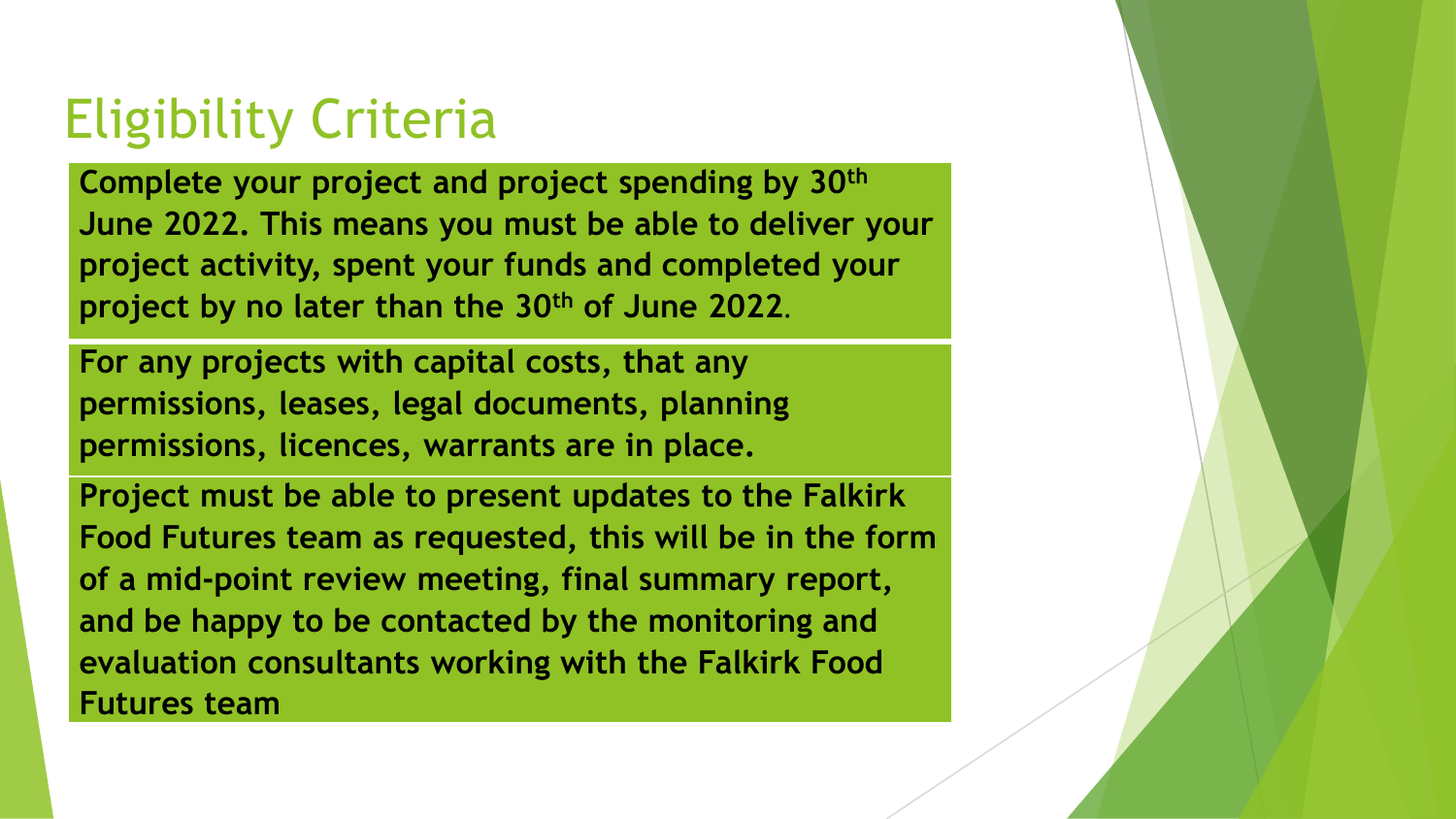# **Mandatory Outcome**

- **Must achieve the following outcome**
- I Improve dignified access to nutritious, sustainable, acceptable, affordable food **Three further outcomes, four** in total.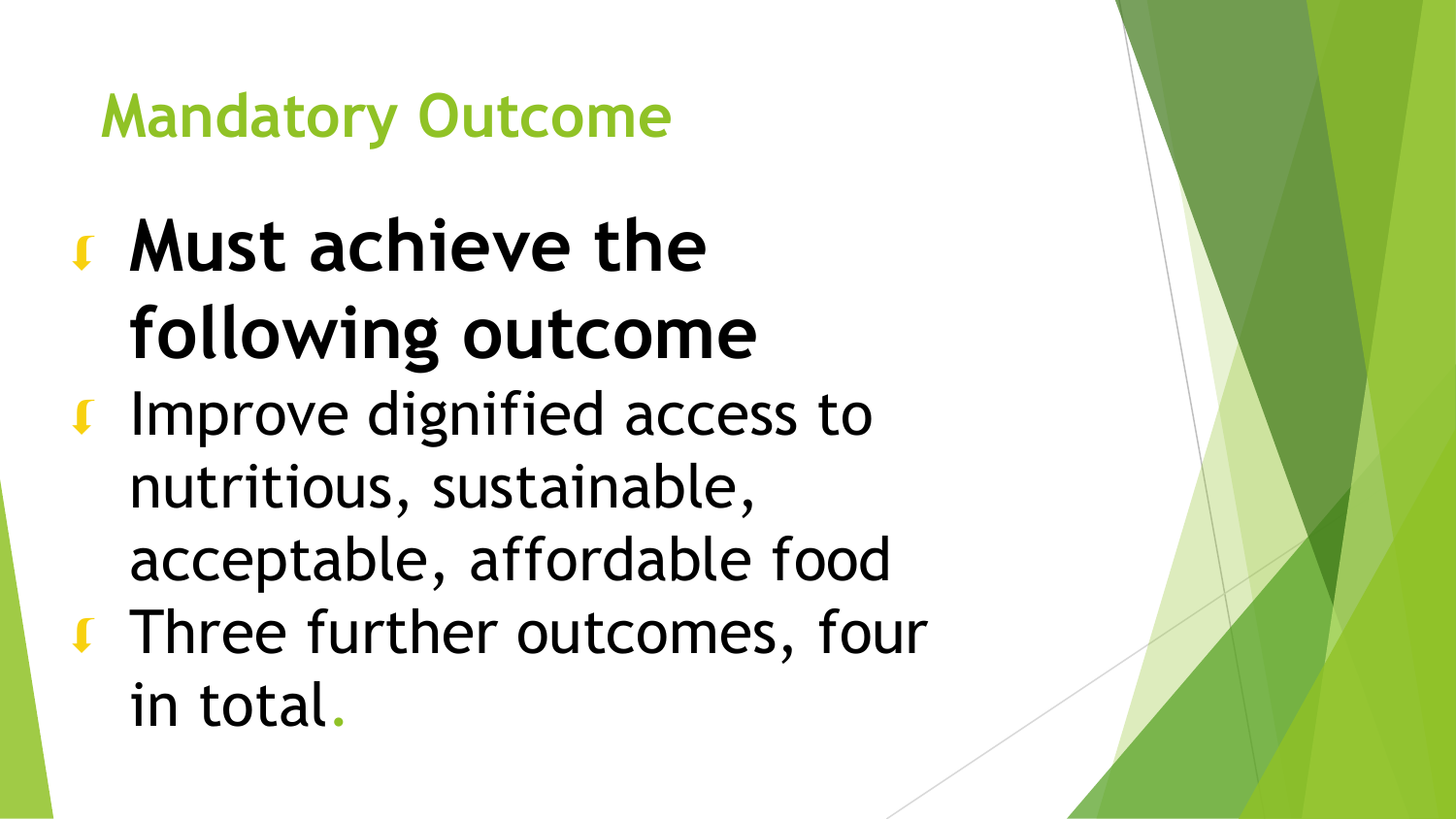#### Outcomes to choose from

**Build capacity and/or capability within your staff or volunteer teams** 

**Improve health and wellbeing via improvements in our food system and food environment**

**Provide opportunities for communities to cook, grow and eat together Increase availability and use of seasonal, locally grown and produced food**

**Support the local food economy**

**Redistribute acceptable surplus food (not just any food)**

**Reduce food waste**

**Improve access to and awareness of digital networks and platforms**

**Develop community reuse/climate hubs which promote net zero lifestyles**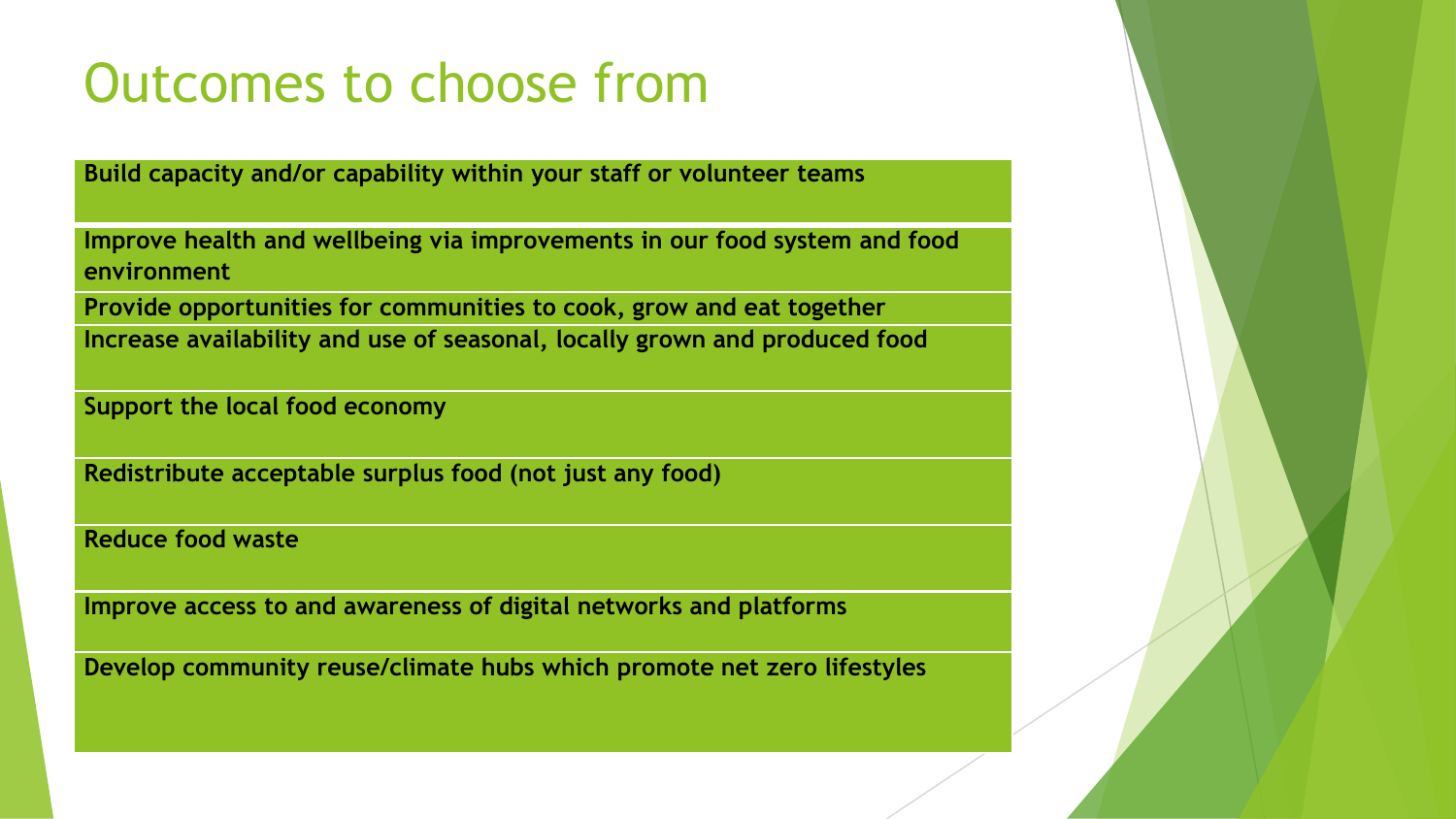# **What We Don't Fund**

- Proposals that do not clearly demonstrate Falkirk Food Futures processes and outcomes.
- Purchase of emergency food (supported by different funders)
- Applications from individuals, sole traders, organisations based outside Falkirk Local Authority area.
- Memberships of private clubs e.g. gyms, golf and bowling clubs
- Excessive management overheads and core cost recovery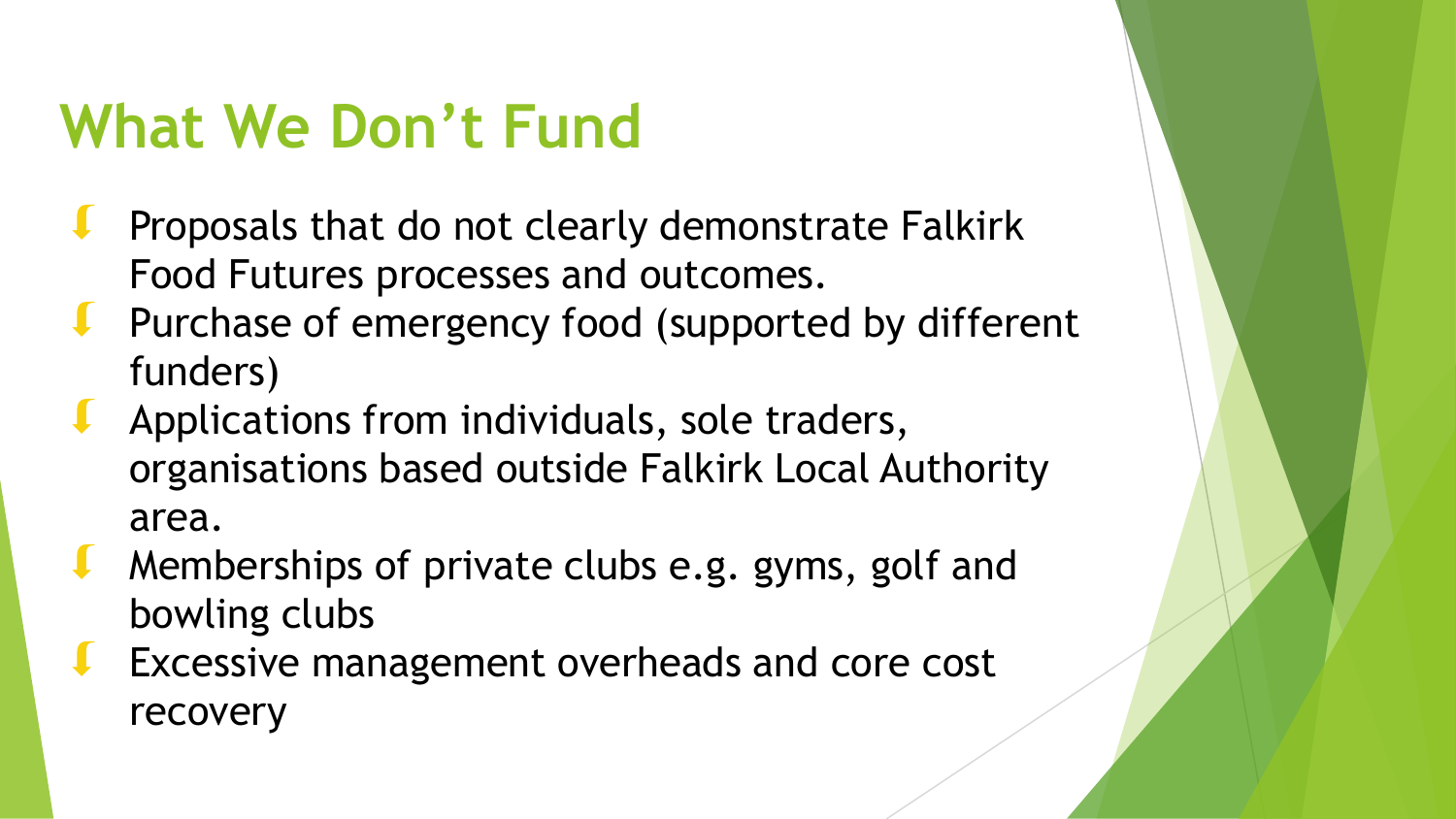# **How are the Grants Assessed**

- Local panel CLD, Voluntary sector, Fairer Falkirk, NHS Forth Valley, Third Sector Interface.
- Individual assessment and collective decision making
- Scoring system
- Full and partial allocation considered
- Chaired by Forth Environment Link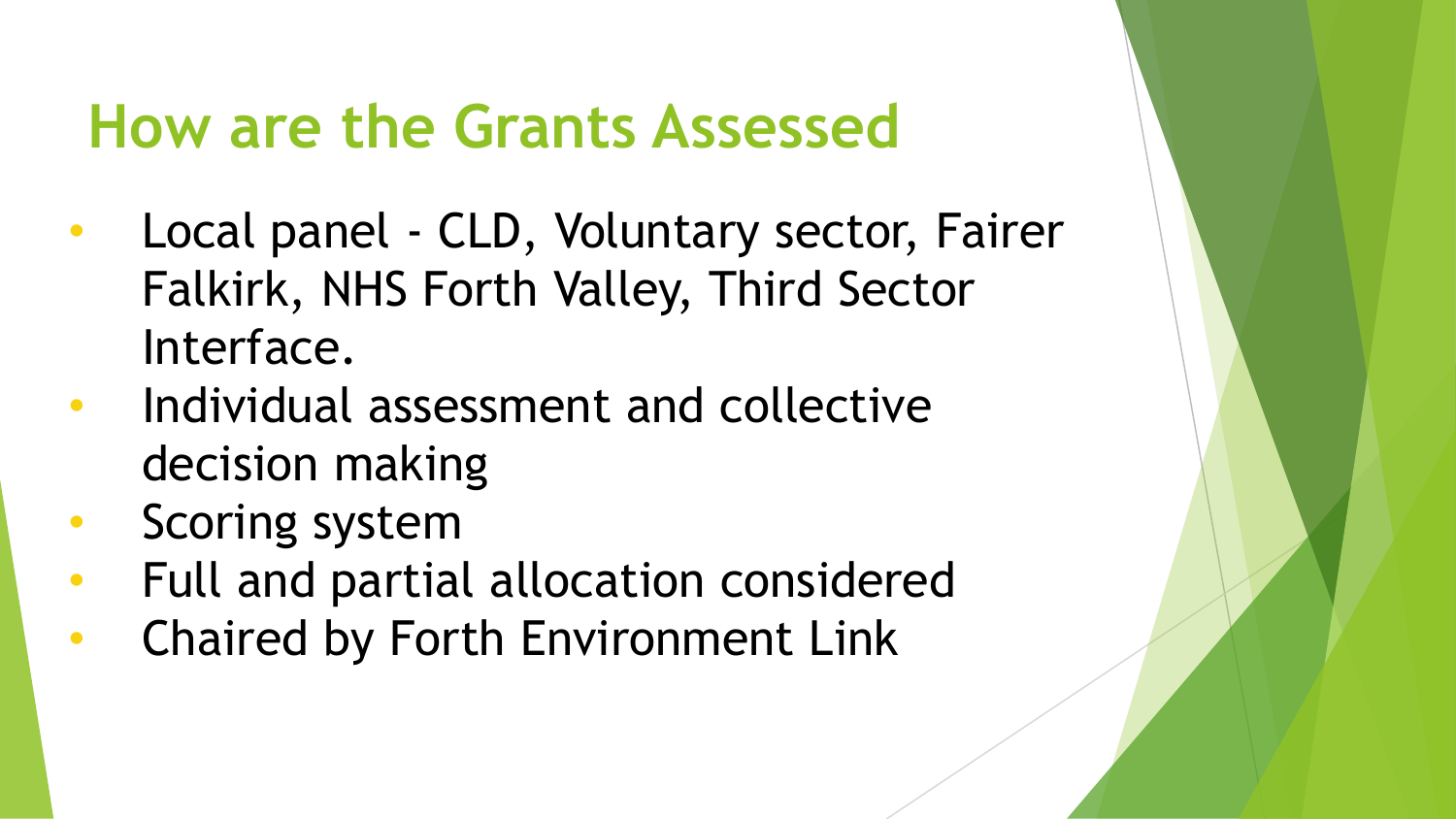# Types of Eligible Expenditure

- We ask if your project is revenue or capital or both. Revenue refers to projects that are looking for funding to deliver or support project/service activity, types of expenditure typical of revenue-based projects are things like;
- Staff Costs
- Office/Space costs
- Events/Activities related costs
- Marketing/Media costs
- Digital costs
- Volunteer costs
- Travel costs
- Training costs
- Equipment purchases or hire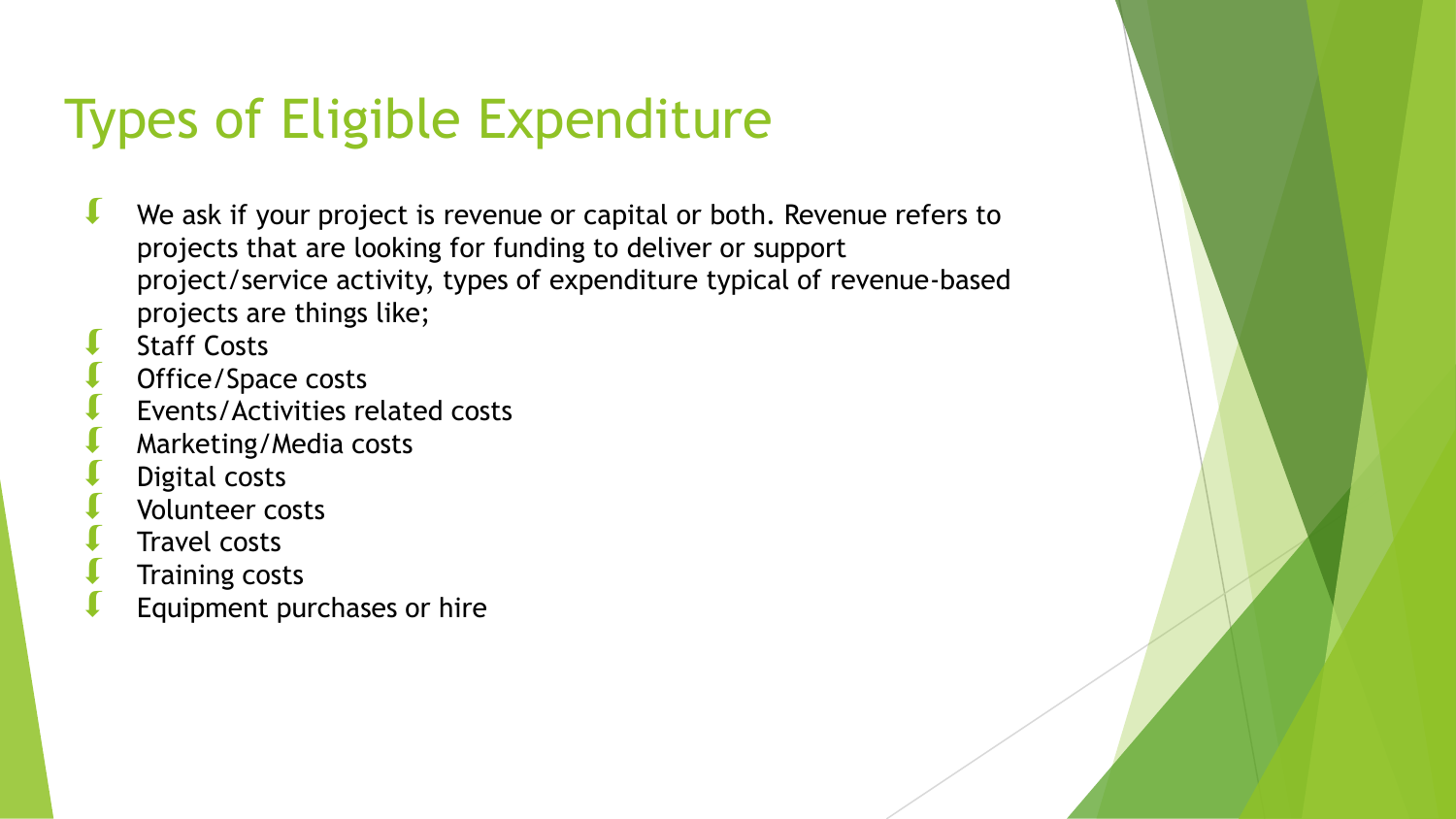# Types of Eligible Expenditure

- Capital refers to projects that are looking to change/create infrastructure, types of expenditure typical of capital- based projects are things like;
- Installation of a community kitchen
- Installation of a community garden
- Change of use of land or premises
- **It is unlikely that this fund alone will be sufficient to pay for a capital project solely, but could contribute to a wider funding package that would help you deliver your project. This is because capital projects tend to be costly by nature. Also, it is worth bearing in mind that only 54k of the 300k available is for capital grants.**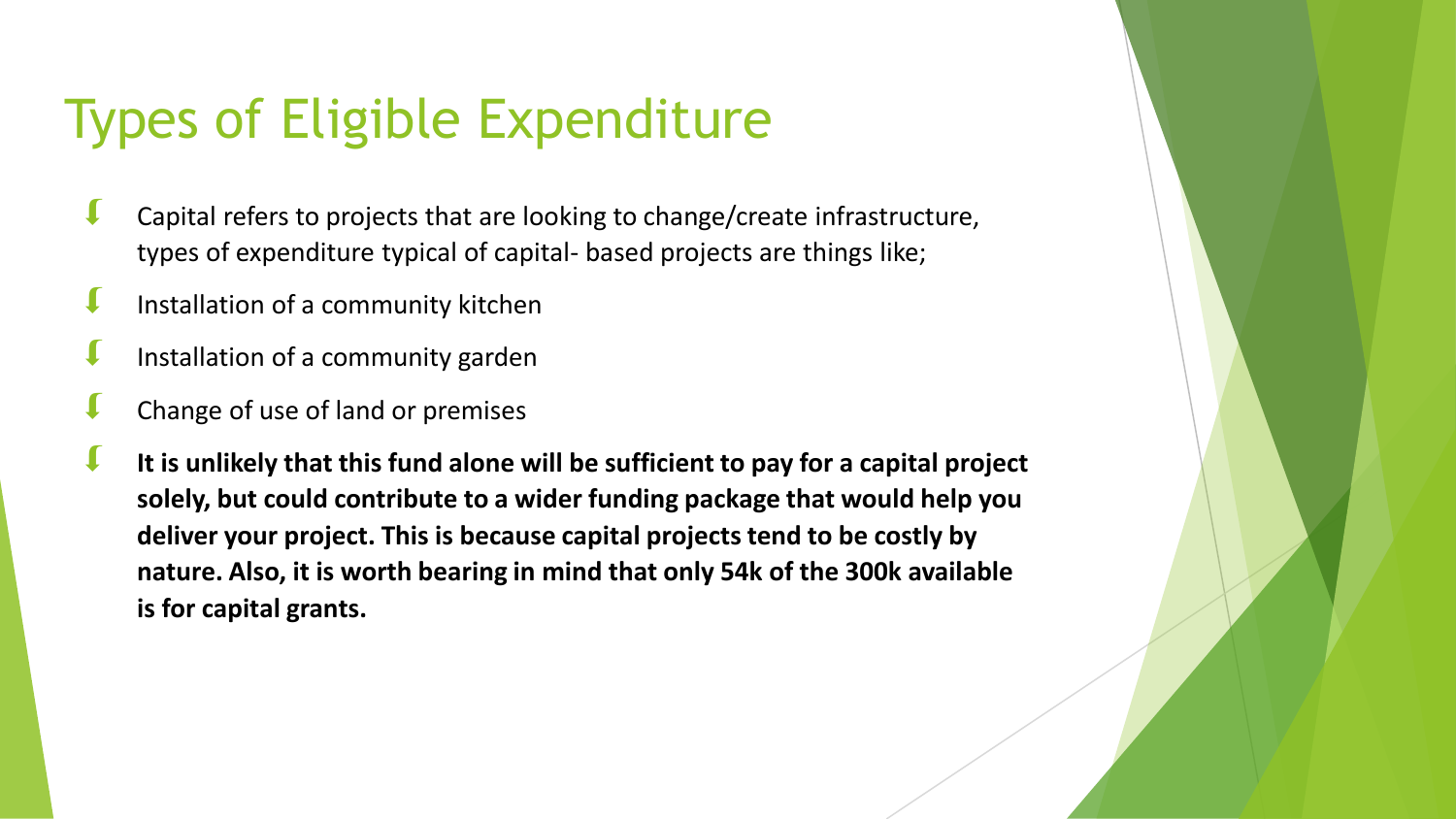# Match Funding – In-kind funding

- $\blacksquare$  Match funding is not required for this fund. However we are interested in hearing about any other funding you have towards the project, confirmed or unconfirmed
- I In kind funding is not required for this fund. However we are interested in hearing about any in kind funding, such as volunteer hours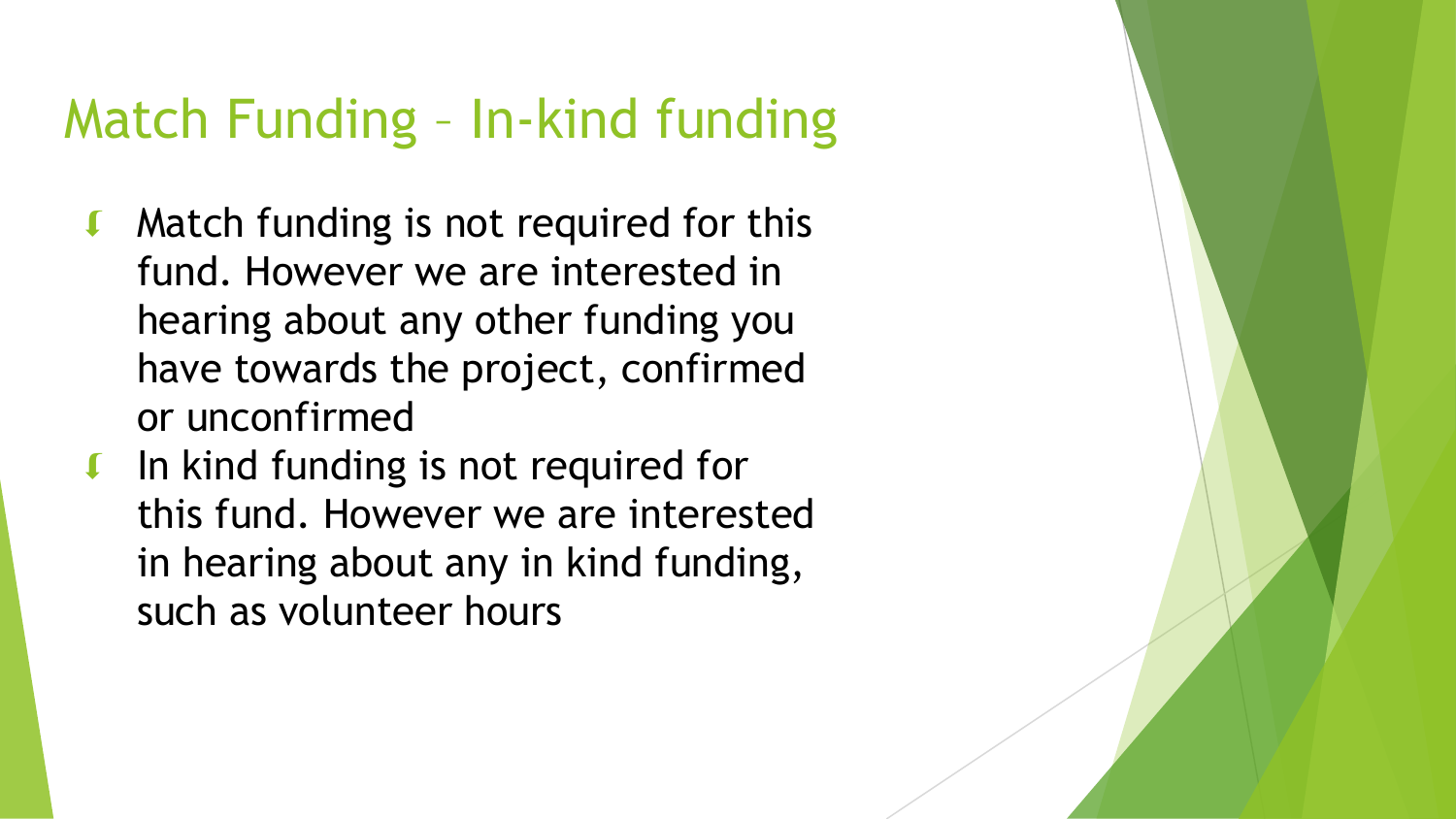## Keep it Simple

Within the application there are sections for telling us about your project, who your community is, what the need is etc

- **There are word counts please, don't feell** like you have to use all the words and do not exceed the word count
- We are not interested in how you write, we only want to know facts, so keep it simple, use bullet points if you like, basically just tell us in your own words.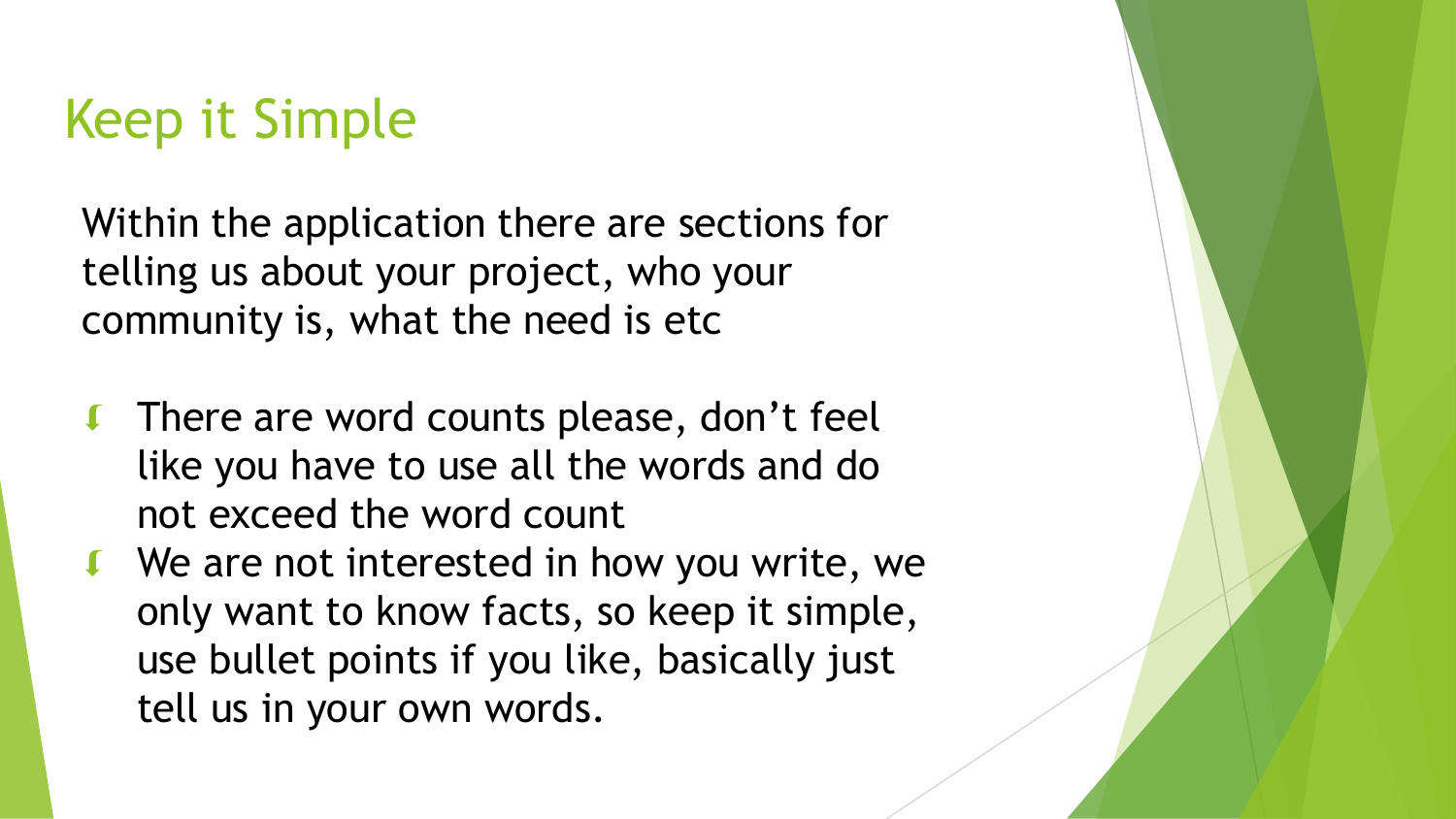# Application Scoring

Points are allocated for the following elements, and an overall score will be applied.

- Meet the minimum four Falkirk Food Futures outcomes, and how well.
- Value for money, efficiency and using resources effectively
- Ability to deliver in timeframe
- Assessment of project risks
- Sustainability and legacy of project
- Needs of the target community

NOTE: If an application is submitted that is from an ineligible organisation, or does not meet the eligibility criteria it will not be scored.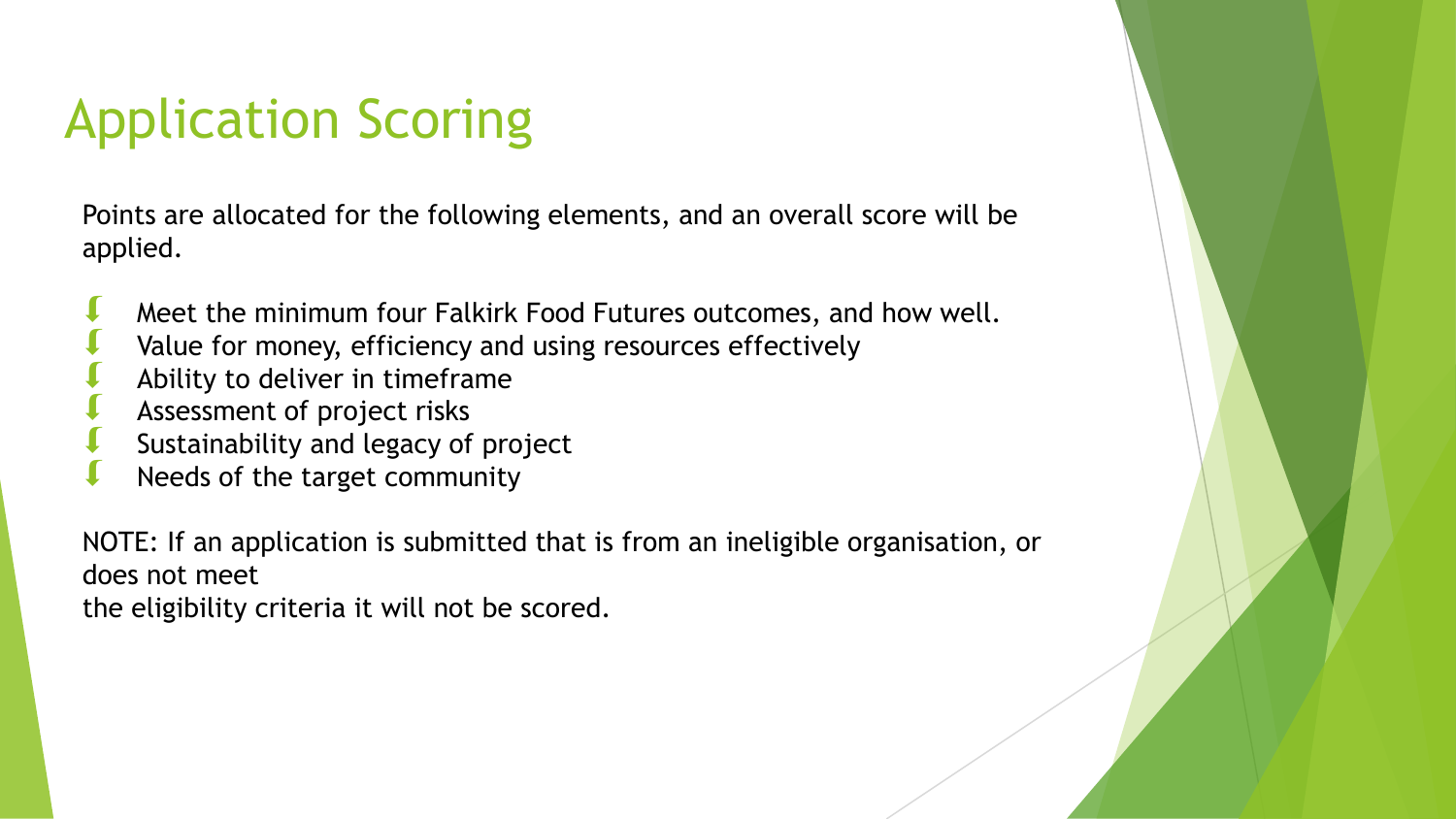#### Project Ideas

This slide is to give a few possible ideas of food projects;

- Community Garden/Allotment/Market Garden/Food Growing Training/Education
- Community Kitchen, making meals, batch cooking and sharing, training, social contact
- Food Sharing Hub/project, such as community fridge, redistribution point for food reuse or re-processing
- Community Orchard or Nuttery for production of fruit and nuts for community
- Community Meals, bringing together people to have food, be social, teaching volunteers how to cook meals for large numbers
- Feasibility study for growing projects, community led food enterprise projects
- Food logistics' project, for example buying a cargo bike to help with the collection and distribution of acceptable and surplus food
- Providing IT equipment/Wi-Fi or training that supports people to access online services/functions that means they can do things like place online food orders, learn skills etc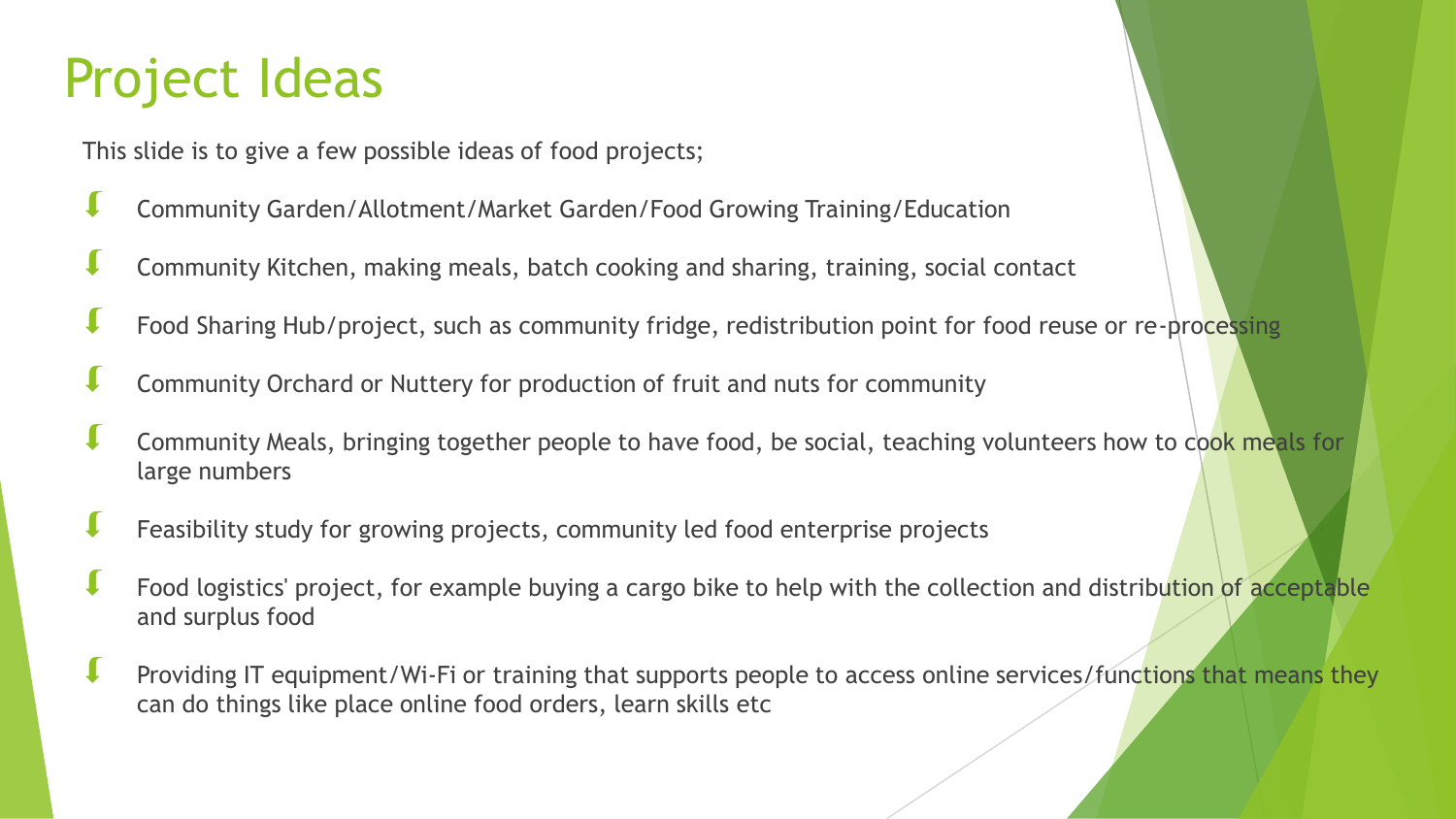# **Further Information**

- **Fund opens soon, date TBC**
- **Fund closes TBC**
- **Application process still to be announced**
- **[https://www.forthenvironmentlink.org](https://www.youthlinkscotland.org/)**

**Contact – Emily Harvey, Development Manager**

**[emily@forthenvironmentlink.org](mailto:emily@forthenvironmentlink.org)**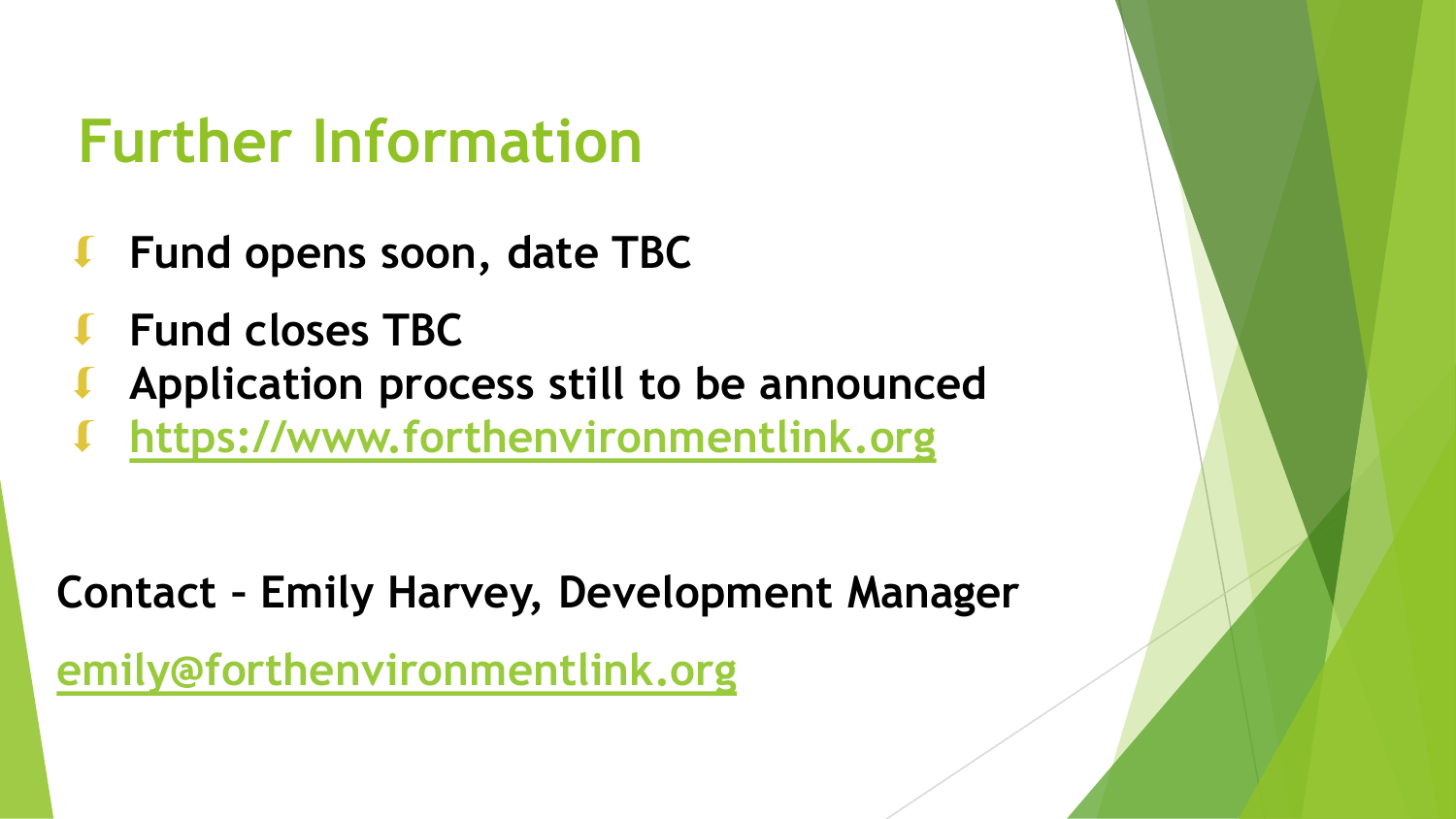# Other Funders Falkirk Food Fund

The current fund running up to the end of March is the Falkirk Food Fund.

The local Falkirk Food Fund was established to enable food provision groups to continue to support families and individuals. This is part of the Scottish Government's COVID-19 investment package distributed to Falkirk Council to provide financial support for local communities who continue to provide support for food insecurity throughout the pandemic.

The monies are available for new or extended food providers in the community that is being delivered solely in response to the COVID-19 pandemic which supports all members of the community experiencing financial hardship as a result of the pandemic.

This is a local Falkirk Food Fund intended to allow organisation to access funding for food and other essential items normally provided by food providers. This fund offers support for these costs to carry out food provision activities up to 31st March 2022.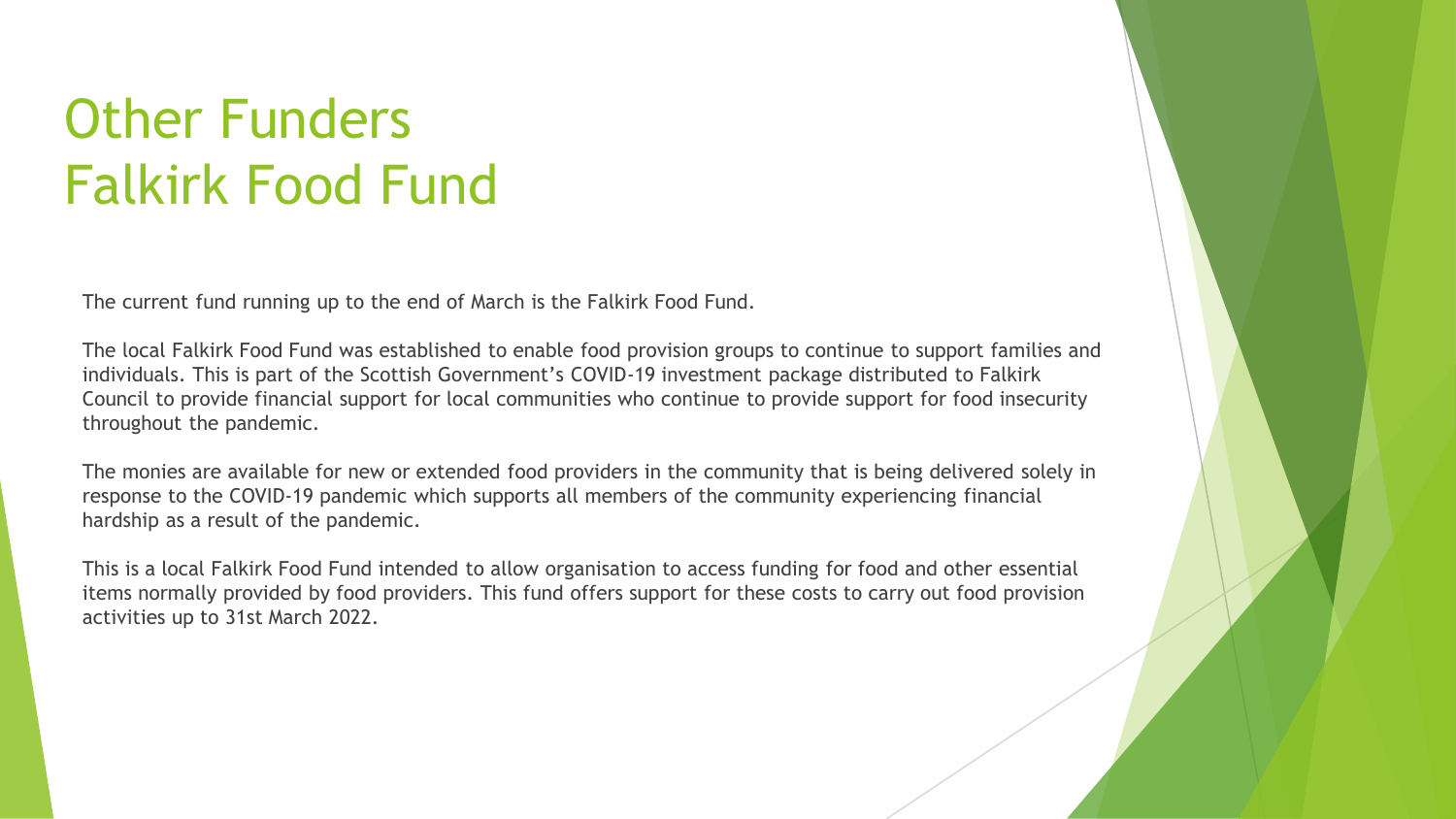# Falkirk Food Fund

The fund is intended to support:

- Food including dry, fresh, frozen food, formula milk
- Specialist food, for dietary and cultural requirements
- Toiletries including toothpaste, soap, shower gel, nappies. Excludes period products\*
- Household products including cleaning materials and toilet roll

This fund will not cover the following costs:

- Costs of paid staff
- Overheads including utilities, rent, insurance
- Volunteer expenses
- Equipment costs

This fund will also not cover fuel expenses associated to food provision, the volunteer expenses fund is available for this, organisations can apply by emailing info@volunteerfalkirk.org.uk .

Period products are also not covered, groups can access these by contacting Fairer Falkirk at fairerfalkirk@falkirk.gov.uk

Organisations request should be based on the number of households they support. Monthly payments are made monthly in advance and worked out based on the formula £12 per household per week x 4 weeks.

In order to understand the support being provided to people in financial hardship, weekly reports are submitted.

If you need any further information on the Falkirk Food Fund contact Nicola Cox, nicola@cvsfalkirk.org.uk.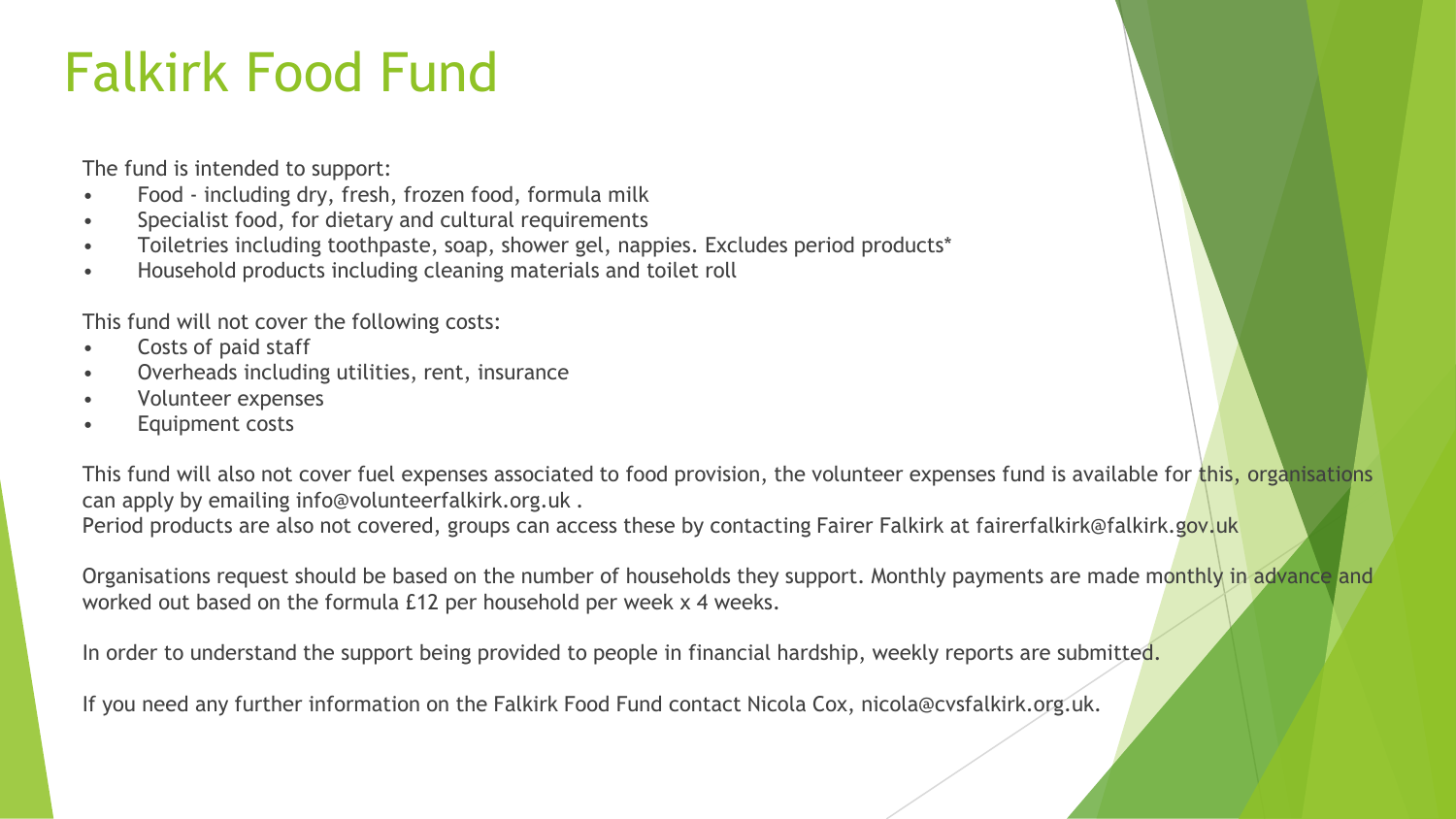## Other funds

NHS Forth Valley – Community Food Activity Grants Grants up to £400.00 https://nhsforthvalley.com/health-services/health-promotion/nutrition/community-food-development

NHS Forth Valley – Covid Grants Grants up to £500 <https://nhsforthvalley.com/covid/local-support/covid-19-response-grant/>

Community Opportunities Resource Pack Grants up to £500.00 https://www.cvsfalkirk.org.uk/funding-open-for-applications-community-opportunities-resource-pack

Volunteer Expenses Fund – Applications for directly COVID related activities can still be accepted until end Jan 2022

<https://www.cvsfalkirk.org.uk/volunteer-expenses-fund-2021-22/>